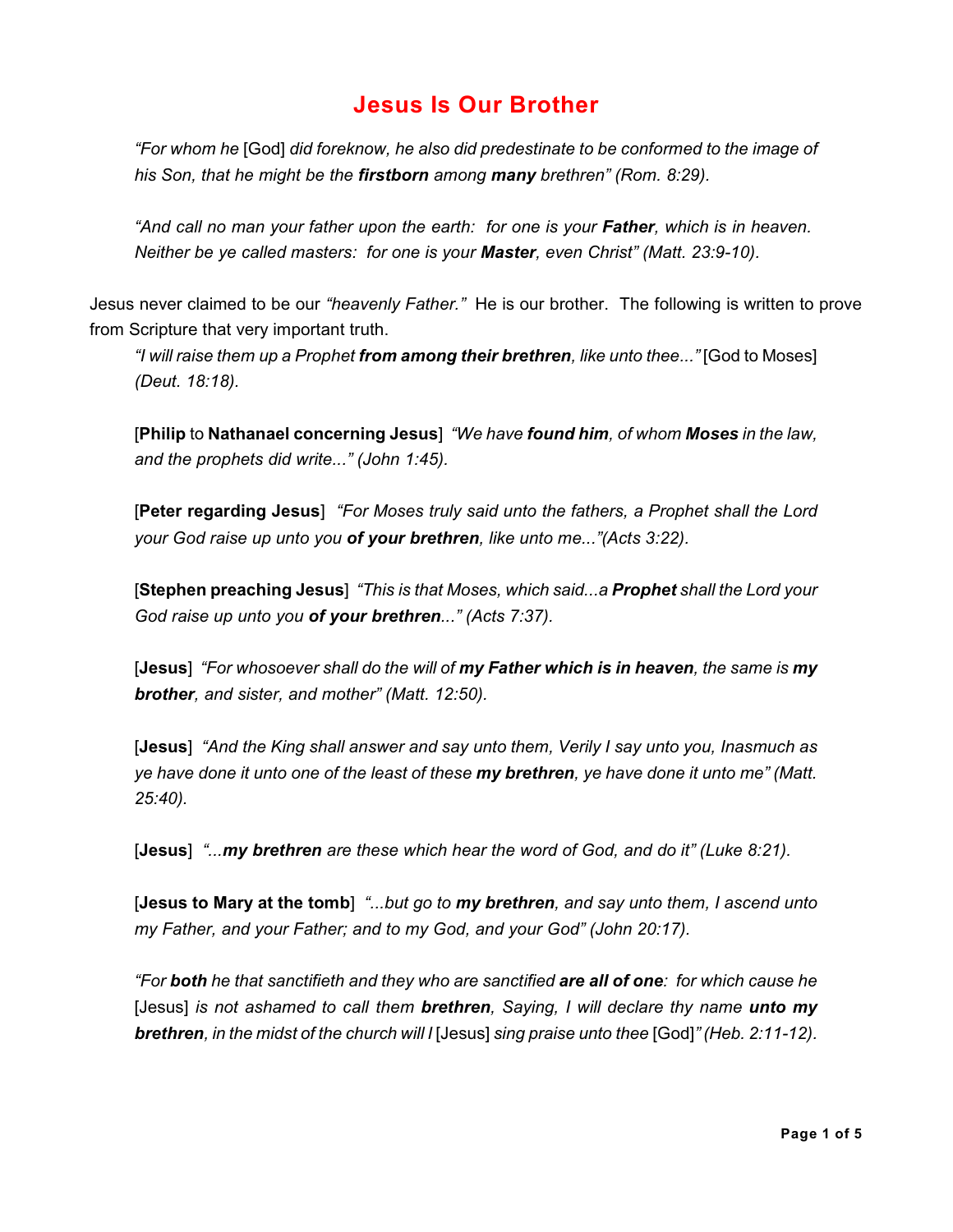*"Wherefore in all things it behooved him to be made like unto his brethren...to make reconciliation for the sins of the people" (Heb. 2:17).*

# **Joint-heirs with Christ**

The apostle Paul has much to say in Romans chapter eight, regarding Christians being *"children"* or *"sons"* of God.

*"For as many as are led by the Spirit of God, they are the sons of God. ...ye have received the Spirit of adoption, whereby we cry, Abba Father. ...we are the children of God: And if children, then heirs; heirs of God, and joint-heirs with Christ; if so that we suffer with him, that we may be also glorified together" (Rom. 8:14-17).*

The word Paul uses for *"joint-heirs"* is *"sugkleronomos"* in the Greek *(Strongs #4789)*, and it means *"a co-heir, i.e. participant in common: - fellow heir, heir together, heir with."* This is the same word Paul uses in Ephesians 3:6 when he speaks of the *"mystery"* that was previously hidden:

*"That the Gentiles should be fellow heirs* [with Israel]*, and of the same body, and partakers of his* [God's] *promise in Christ by the Gospel" (Eph. 3:6).*

This is the same Greek word (*sugkleronomos*) that Peter uses in I Peter 3:7 when he says that husbands and wives should live together peaceably, *"as being heirs together of the grace of life."*

Please accept the fact that the only way we as Christians can be **co-heirs - fellow heirs - heirs in common,** with Christ, is if he [Jesus] is our brother. Of course, as our elder brother [*"the firstborn among many brethren" Rom. 8:29*], under God's rules of inheritance, Jesus receives the **double portion** of glory, rulership, etc. In fact our sonship is based solely on our being **in** Christ Jesus and partakers of his Sonship. Listen to Paul again:

*"And because ye are sons, God hath sent forth the Spirit of his Son into your hearts, crying, Abba Father. Wherefore thou art no more a servant, but a son; and if a son, then an heir of God through Christ" (Gal. 4:6-7).*

A very important key to understanding this is what the apostle John writes concerning Jesus' glory. Notice closely his words in John 1:14:

*"And we beheld his glory, the glory as of the only begotten of the Father... ."*

This is Jesus' glory! Now study closely Jesus' words to the Father [as recorded by John] in John 17:21- 23:

*"That they all may be one; as thou Father, art in me, and I in thee, that they also may be one in us... . And the glory which thou gavest me I have given them: that they may be one, even as we are one: I in them, and thou in me, that they may know that thou hast loved them, as thou hast loved me."* Wow! What is that again precious Jesus?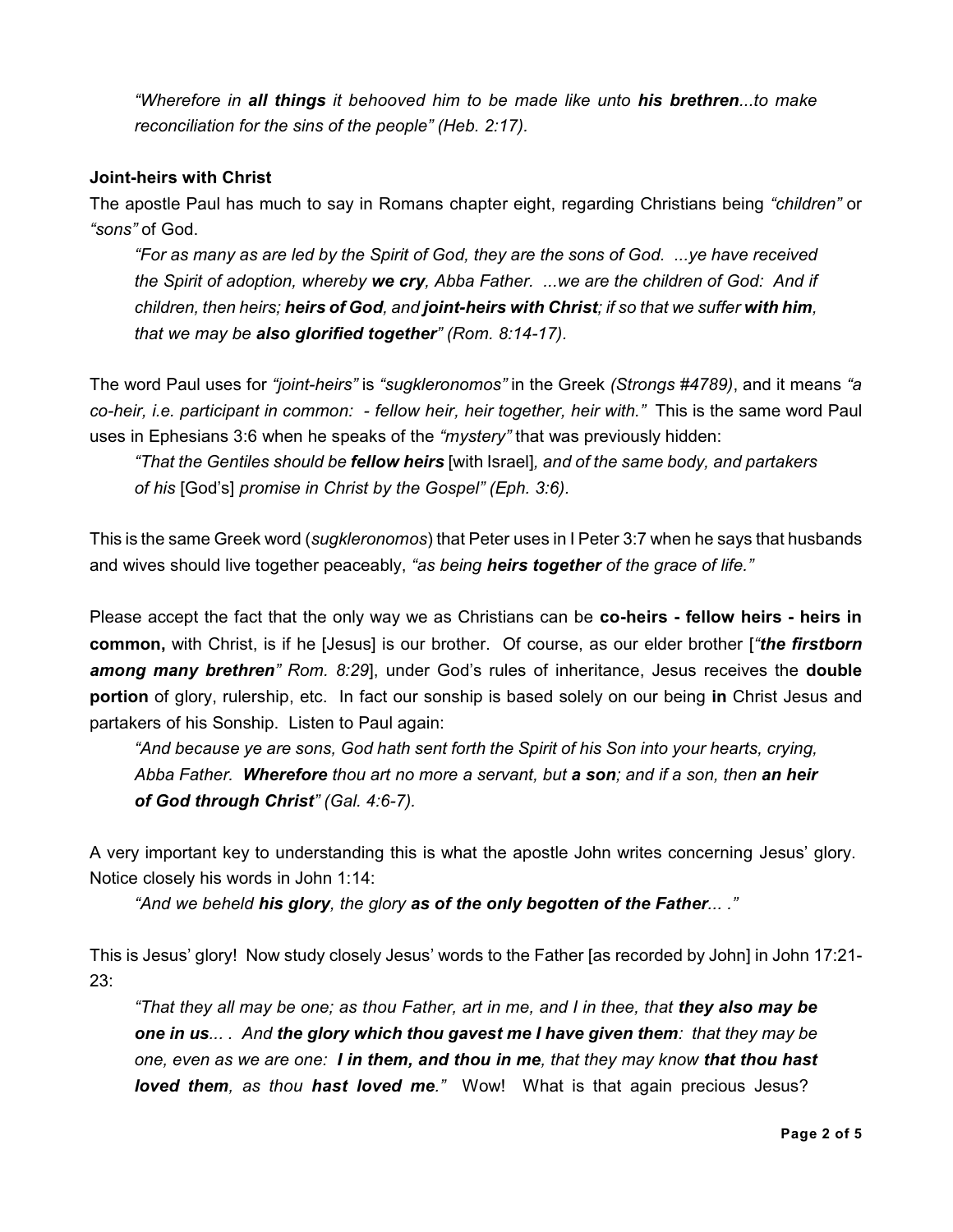### *"Father...thou hast loved them, as thou hast loved me."*

John sheds more light regarding **our sonship** in I John 3:1-3:

*"Behold, what manner of love the Father hath bestowed upon us, that we should be called the sons of God... . Beloved, now are we the sons of God, and it doth not yet appear what we shall be: but we know that, when he shall appear* [our Father, God]*, we shall be like him; for we shall see him as he is. And every man that hath this hope in him purifieth himself, even as he is pure" (I John 3:1-3).* Compare this with Jesus' words in Matthew 5:8, *"Blessed are the pure in heart, for they shall see God."* (See also *Rev. 1:4; 1:8; 4:8; 11:17; 16:5; "...which is to come"*).

#### **Understanding the Law of Redemption**

The following verses teach us that Jesus Christ has redeemed us by his sinless life, his sacrificial death, and his shed blood.

*"Christ hath redeemed us from the curse of the law, being made a curse for us" (Gal. 3:13).*

*"God sent forth his Son...To redeem them that were under the law, that we might receive the adoption of sons" (Gal. 4:4-5).*

*"* [Jesus Christ] *In whom we have redemption through his blood, the forgiveness of sins" (Eph. 1:7).*

*"...our Savior Jesus Christ; Who gave himself for us, that he might redeem us from all iniquity" (Titus 2:13-14).*

*"...by his own blood he entered in once into the holy place, having obtained eternal redemption for us" (Heb. 9:12).*

*"...ye were not redeemed with corruptible things, as silver or gold...But with the precious blood of Christ, as of a lamb without blemish" (I Peter 1:18-19).*

*"Thou art worthy to take the book, and to open the seals thereof: for thou wast slain, and hast redeemed us to God by thy blood out of every kindred, and tongue, and people, and nation " (Rev. 5:9).*

There are several Greek words that are translated in the verses above *"redeem," "redeemed,"* or *"redemption,"* but all carry the meaning *"to ransom, purchase, or deliver by paying a price."* This is what Jesus has done for us. However, that fact tells us much regarding who he is. In Leviticus chapter twenty-five, God established **the law of redemption** by which Israel and those who serve Him were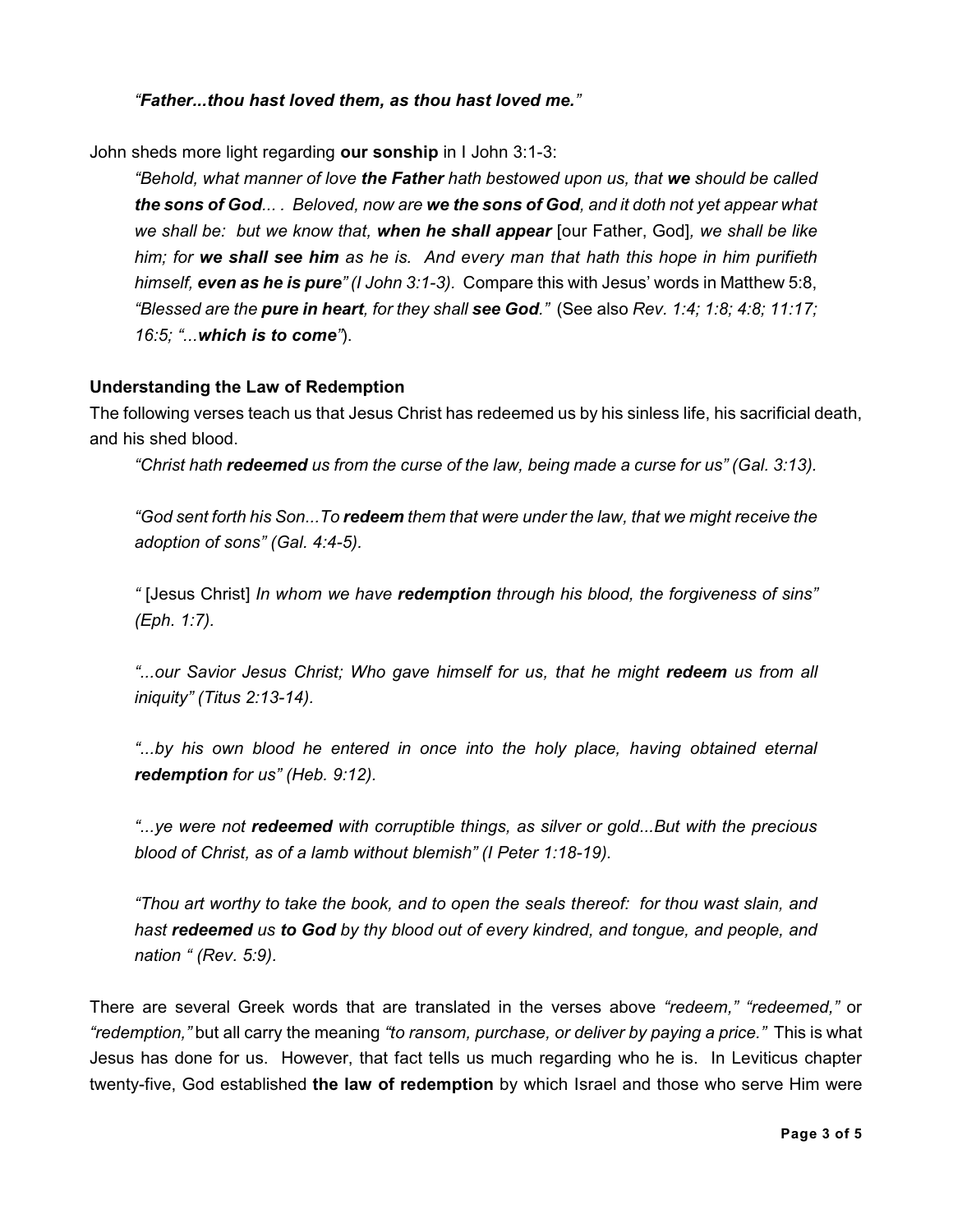bound. Notice verse twenty-five:

*"If thy brother be waxen poor, and hath sold away some of his possessions, and if any of his kin come to redeem it, then shall he redeem that which his brother sold" (Lev. 25:25).* Note: *"his brother."*

So we see that lost possessions **could only be redeemed** by *"his kin...his brother."* Now consider verses 47-49 regarding one who has sold **himself**:

*"And if a sojourner or stranger wax rich by thee, and thy brother that dwelleth by him wax poor, and sell himself unto the stranger or sojourner...after that he is sold he may be redeemed again; one of his brethren may redeem him: Either his uncle, or his uncle's son, may redeem him, or any that is nigh of kin unto him of his family may redeem him..." (Lev. 25:47-49).*

**This is God's law of redemption**. A friend, a neighbor or a stranger **could not redeem** one who was sold into slavery for an unpaid debt! He could only be redeemed by *"one of his brethren,"* one that is *"nigh of kin unto him of his family."* Jesus could only qualify to redeem us because he is *"the man Christ Jesus,"* our brother in the *human family*! The death of a *God* could not redeem us. An *angel* could not redeem us. Jesus is a supernaturally conceived, virgin-born, unique human being, our brother; therefore he redeemed us. That is the message of the cross! Listen to Jesus:

*"But now ye seek to kill me, a man that hath told you the truth, which I have heard of God" (John 8:40).* Note: The word *"man"* that Jesus used is *"anthropos"* in Greek *(Strongs #444)* and it has one meaning, *"a human being."* It is the same word Jesus used some 84 times in the NT when he called himself *"Son of man."*

Listen to John the Baptist:

*"After me cometh a man which is preferred before me" (John 1:30).*

*"...all things that John spoke of this man were true" (John 10:41).*

*"Behold the Lamb of God, which taketh away the sin of the world" (John 1:29).* Note: *"Behold the Lamb... ."* Not *"God,"* but *"the Lamb of God."* **The message of the Gospel is not the story of a** *"dying God,"* **but of the death of a sinless man, our brother,** *"the Lamb of God."*

Notice again Hebrews 2:17:

*"Wherefore in all things it behooved him* [was necessary] *to be made like unto his brethren...to make reconciliation for the sins of the people."*